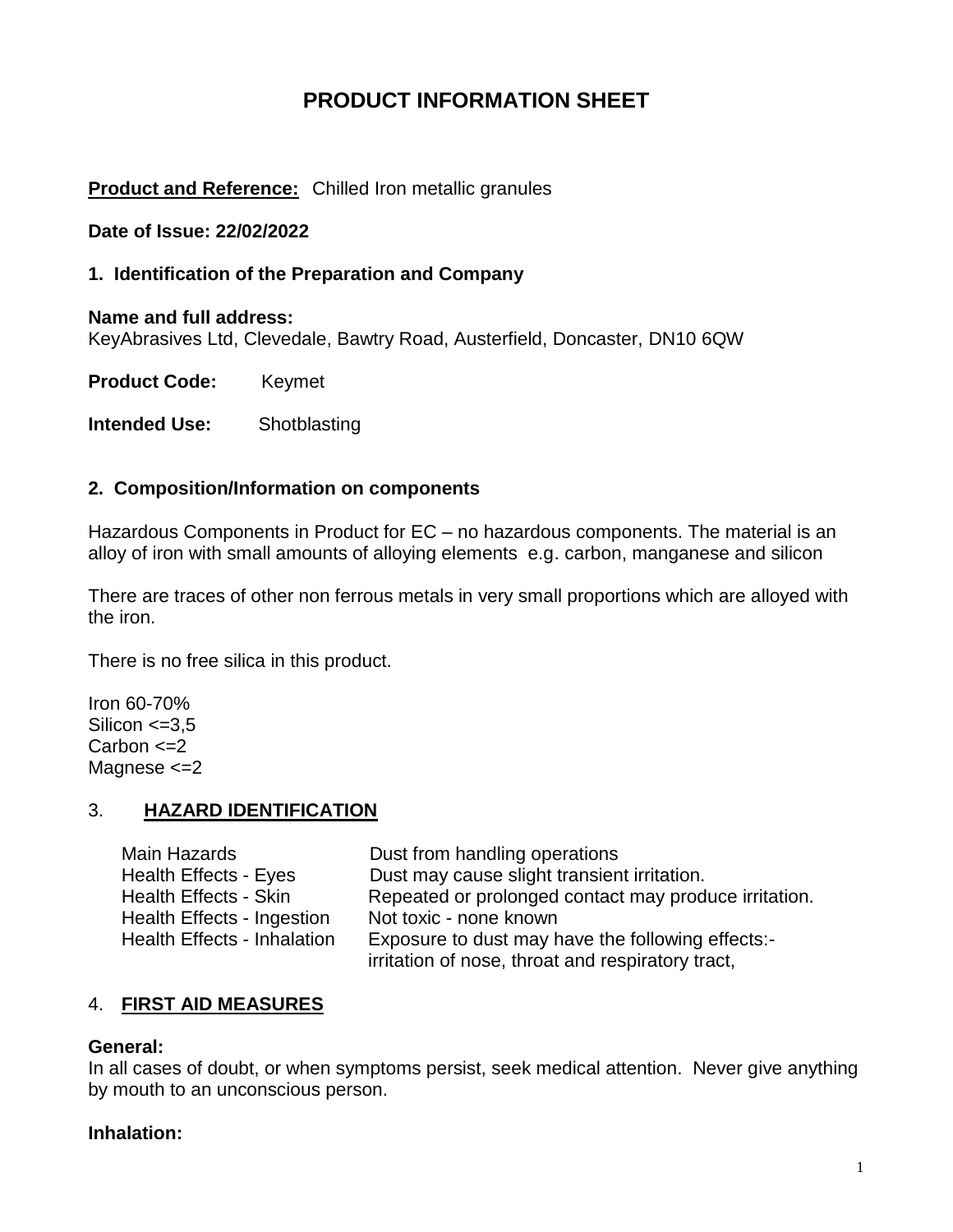Remove to fresh air, keep the patient warm and at rest. If breathing is irregular or stopped, administer artificial respiration. Give nothing my mouth. If unconscious, place in the recovery position and seek medical advice.

### **Skin Contact:**

Remove contaminated clothing. Wash skin thoroughly with soap and water or use a proprietary skin cleaner.

### **Ingestion**:

Mouth rinse and give water to drink.

### **Eye:**

Eye wash with plenty of water.

## 5. **FIRE FIGHTING MEASURES**

### **Extinguishing media:**

Water. The fine metallic dust produced as a result of their breakdown or removed from metallic components during cleaning or surface treatment can present both fire and explosion hazards

## 6. **ACCIDENTAL RELEASE MEASURES**

### **Recovery measures:**

Clean up spillage by sweeping or vacuuming, taking care not to generate dust but wearing suitable dust nuisance respiratory protection. Place in labelled closed containers for re-use or disposal through an authorised route.

## 7. **HANDLING AND STORAGE**

### **Handling:**

Avoid breathing dust and spillage whilst handling.

The Manual Handling Operations Regulations will apply to the handling of bags when carrying out assessments.

### **Storage:**

The storage and use of this product is not subject to any requirements but it should be kept dry.

## 8. **EXPOSURE CONTROLS/PERSONAL PROTECTION**

### **General:**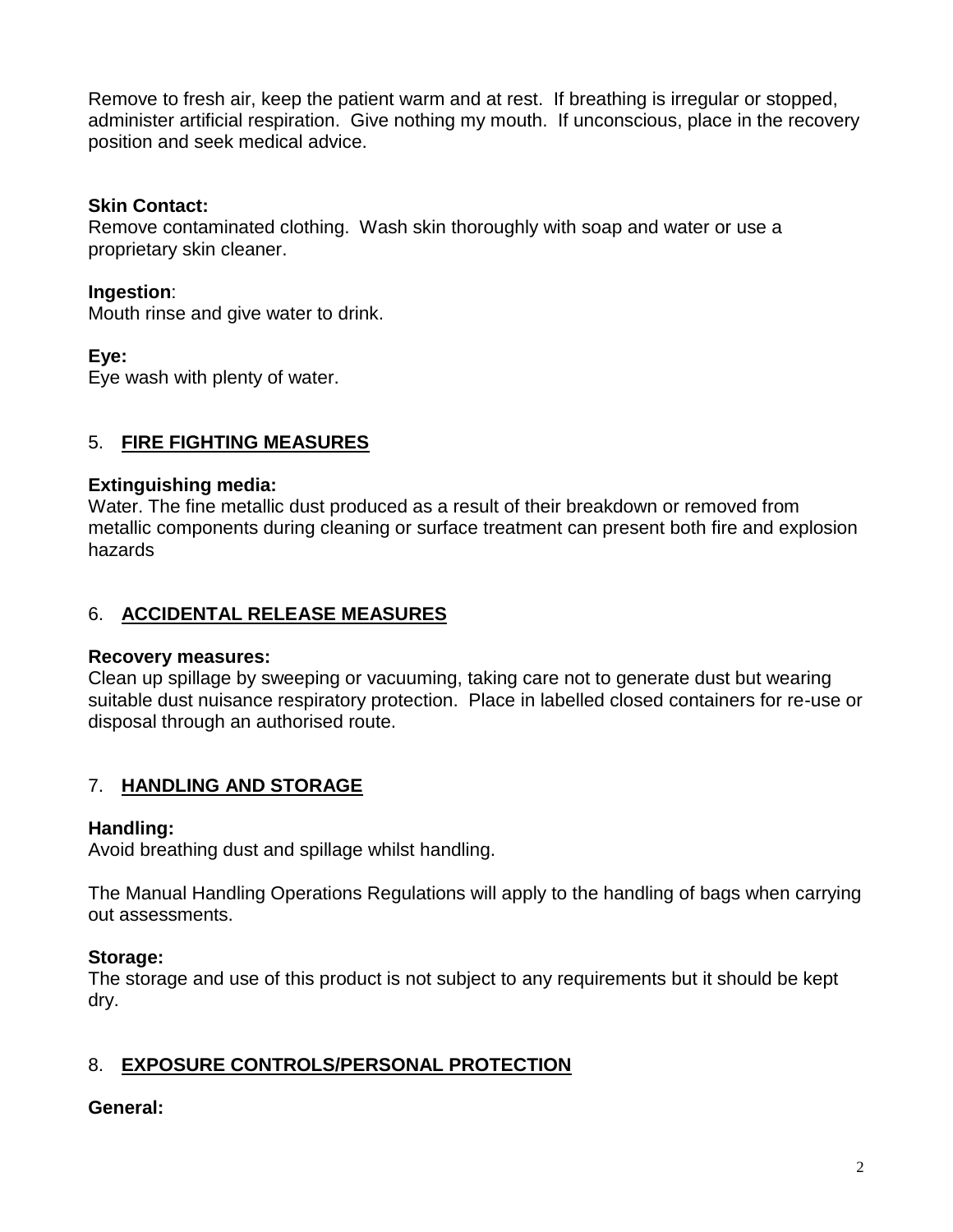a) Persons with a history of asthma, allergies or chronic or recurrent respiratory disease should only be employed in processes in which this product is used under supervision.

b) Persons with a history of skin sensitisation problems should only be employed in processes in which this product is used under appropriate medical supervision.

### **Engineering Measures:**

Provide adequate ventilation. Where reasonably practicable this should be achieved by the use of local exhaust ventilation and good general extraction during process use.

Occupational Exposure Standards:

1. Total dust Less than 10 mg per cubic metre 8h TWA 2. Respirable dust Less than 4 mg per cubic metre 8h TWA

### **Personal Protection:**

All Personal Protective Equipment, include Respiratory Protective Equipment, used to control exposure to hazardous substances must be selected to meet the requirements of the COSHH Regulations.

#### **Respiratory Protection:**

Air-fed respiratory protective equipment should be worn when this product is used for shot blasting. This should be in addition to the other measures taken to reduce exposure (eg, in booth design and operation and process modifications). Non-essential and unprotected people should be excluded from the area if exposure is possible.

### **Hand Protection:**

When skin exposure may occur, advice should be sought from glove suppliers on appropriate types. Barrier creams may help to protect exposed areas of the skin but are not substitutes for full physical protection.

### **Eye Protection:**

Eye protection designed to protect against exposure which should be an EC approved helmet in blasting operations.

### **Skin Protection:**

Cotton or cotton/synthetic overalls or coveralls are normally suitable. Grossly contaminated clothing should be removed and the skin washed with soap and water or a proprietary skin cleaner.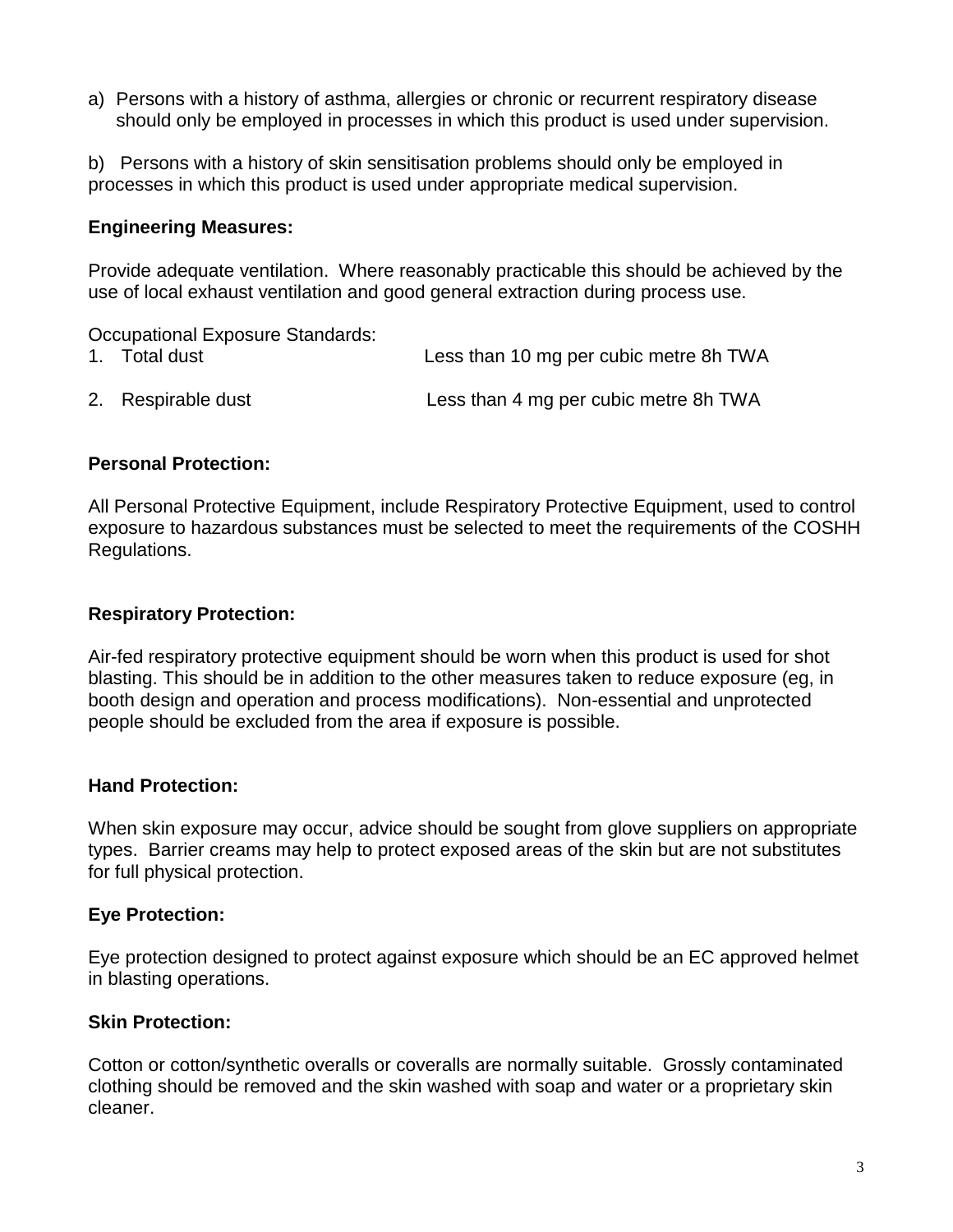# 9. **PHYSICAL AND CHEMICAL PROPERTIES**

| <b>Physical state</b>                                  | Grey, metallic. particulate, free flowing.                        |
|--------------------------------------------------------|-------------------------------------------------------------------|
| Odour                                                  | <b>None</b>                                                       |
| Explosion Limits (%)                                   | Particles of less than 0.5 mm can engage in exothermic oxidation. |
| Flash point:                                           | None flammable                                                    |
| Solubility in water (kg/m3) Insoluble but will corrode |                                                                   |
| Density (kg/m3)                                        | 7.6 kg                                                            |
| <b>Melting Point</b>                                   | $1,400 - 1,550$ degrees C                                         |
| Specific gravity                                       | $4.0 - 4.1$ kg/dm                                                 |

## 10. **STABILITY AND REACTIVITY**

| <b>Stability</b> | Stable under normal conditions, dusts should not be mixed with |  |
|------------------|----------------------------------------------------------------|--|
| other materials. |                                                                |  |

# 11. **TOXICOLOGICAL INFORMATION**

| <b>Acute Toxicity</b>                   | No relevant studies identified                                                                                               |
|-----------------------------------------|------------------------------------------------------------------------------------------------------------------------------|
| <b>Irritancy - Eyes</b>                 | Splashes in the eye may cause irritation and<br>irreversible local damage                                                    |
| Irritancy - Skin                        | Repeated or prolonged contact with the product may<br>lead to skin irritation                                                |
| Sub-acute/Subchronic Toxicity           | No relevant studies identified.                                                                                              |
| <b>Chronic Toxicity/Carcinogenicity</b> | Appropriate protective measures and good hygiene<br>practices should be followed in order to minimise<br>potential exposure. |
| Genotoxicity                            | No relevant studies identified.                                                                                              |
| Reproductive/Developmental              | No relevant studies identified                                                                                               |
| <b>Toxicity</b>                         | No relevant studies identified                                                                                               |
| Human Data                              | Inhalation over long periods of time may constitute a<br>health hazard                                                       |
| <b>Additional Data</b>                  | None                                                                                                                         |

## 12. **ECOLOGICAL INFORMATION**

There is no data available on the product itself, however in large concentrations it may have an effect of ecotoxicity in aquatic organisms, plants and terrestrial animals. The Air Pollution Control requirements of regulations made under the Environmental Protection Act may apply to the use of this product.

# 13. **DISPOSAL CONSIDERATIONS**